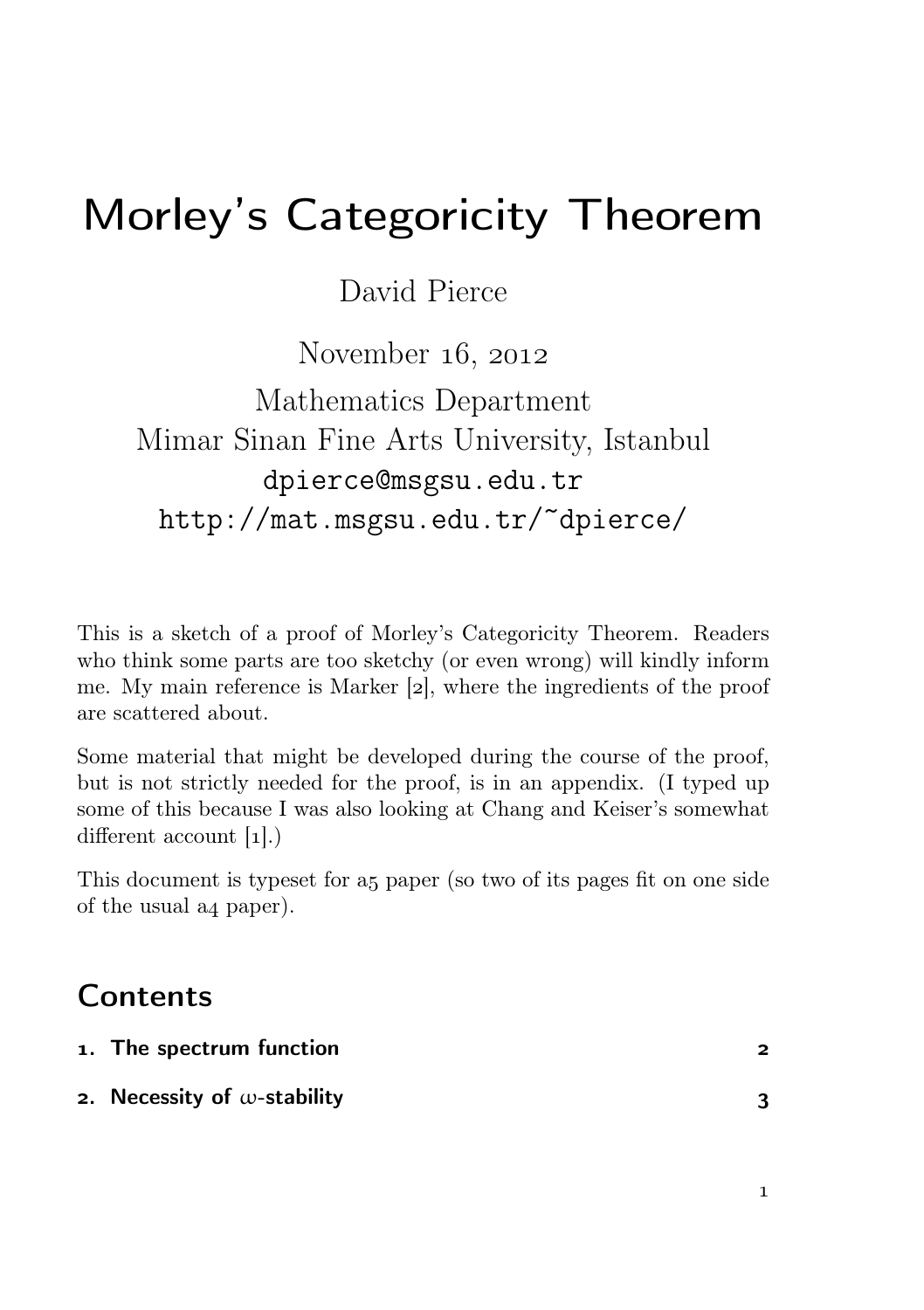| 3. Necessity of having no Vaughtian pairs | 6  |
|-------------------------------------------|----|
| 4. Minimal formulas                       |    |
| 5. Sufficiency                            | 9  |
| A. Appendix                               | 10 |
| <b>References</b>                         | 12 |

## . The spectrum function

Given a theory T and an infinite cardinal  $\kappa$ , we let  $I(T, \kappa)$  denote the number of non-isomorphic models of T of cardinality  $\kappa$ . Some examples are as in Table 1, where  $\kappa$  is now an arbitrary *uncountable* cardinal. If

|              | $T$ is the theory of:                                     | $I(T, \omega)$ | $I(T, \kappa)$ |
|--------------|-----------------------------------------------------------|----------------|----------------|
| 1)           | bare sets                                                 |                |                |
| $\mathbf{2}$ | vector spaces over $\mathbb{F}_q$                         |                |                |
| 3)           | vector spaces over $\mathbb Q$                            | $\omega$       |                |
| 4)           | algebraically closed fields of characteristic $p$         | $\omega$       |                |
| (5)          | an infinite, co-infinite singulary relation               |                | $\kappa$       |
| 6)           | an infinite, co-infinite singulary relation               | $\omega$       | $\kappa$       |
|              | with $\infty$ distinguished elements                      |                |                |
| 7)           | $(\omega, x \mapsto x+1)$                                 | $\omega$       |                |
| 8)           | an equivalence with $\infty$ classes, all size $\infty$   |                | $2^{\kappa}$   |
| 9)           | an equivalence with $\infty$ classes, all size $\infty$ , | $\gamma\omega$ | $2\kappa$      |
|              | each having $\infty$ distinguished elements               |                |                |

Table 1: Numbers of nonisomorphic models

I(T,  $\kappa$ ) = 1 for some infinite  $\kappa$ , then T is  $\kappa$ -categorical. If T is so for some  $\kappa$  that is not less than |T|, and T has no finite models, then T is complete, by the Łoś–Vaught Test.

Here  $|T|$  is the number of inequivalent formulas (in countably many variables) with respect to  $T$ . For example, if the signature of  $T$  consists of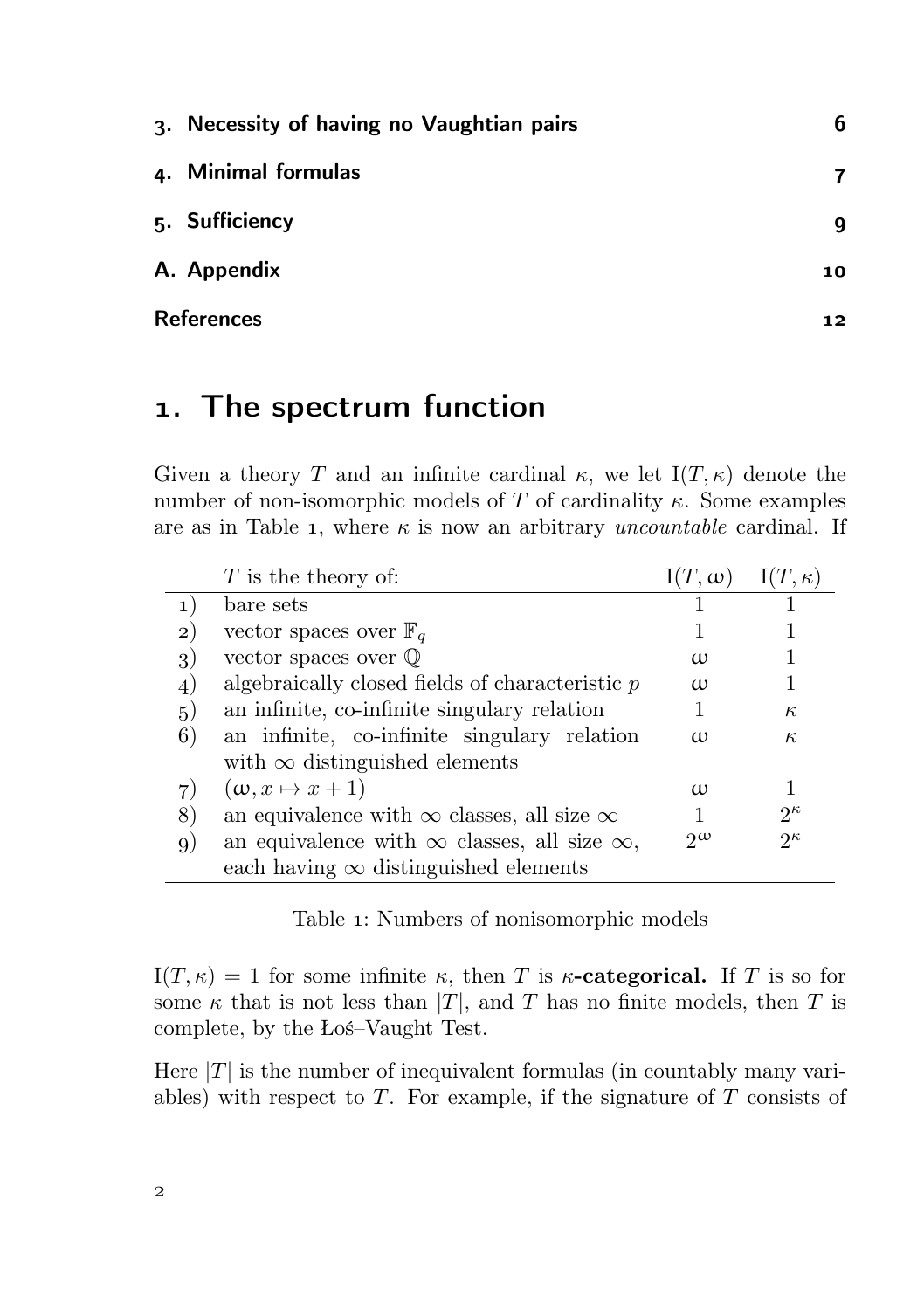uncountably many constants, but according to  $T$  they are all equal, then  $T$  is countable.

 $Henceforth T will range over the complete countable theories with infinite$ models. Our aim is to characterize those T that are  $\kappa$ -categorical for some uncountable  $\kappa$  and to show that they must be  $\kappa$ -categorical for all uncountable  $\kappa$ .

A type is a complete set of formulas in a given tuple of variables. We can understand types through the following formal development. Let  $L_n(T)$ be the *n*-th **Lindenbaum algebra** of T, namely the Boolean algebra of equivalence classes with respect to T of formulas in the tuple  $(x_i : i < n)$ of variables. (Then by definition  $|T| = \sup_{n \in \omega} |L_n(T)|$ .) An *n*-type of T is an ultrafilter of  $L_n(T)$ . The set of all of these is  $S_n(T)$ . This is the *Stone space* of  $L_n(T)$ , a compact (and in particular Hausdorff) topological space that has, as basic open and closed sets, the sets  $[\varphi]$ , where  $\varphi \in L_n(T)$  and

$$
[\varphi] = \{ p \in \mathcal{S}_n(T) \colon \varphi \in p \}.
$$

If  $\mathfrak{M} \models T$  and  $A \subseteq M$ , when we may denote  $S_n(Th(\mathfrak{M}_A))$  simply by  $S_n(A)$ . (Thus  $S_n(T)$  is also  $S_n(\emptyset)$ .) Then T is  $\omega$ -stable just in case for all  $n$  in  $\omega$ 

$$
|A| \leq \omega \implies |S_n(A)| \leq \omega.
$$

## 2. Necessity of  $\omega$ -stability

If  $\Omega$  is some set and, for some possibly finite cardinality  $\kappa$ , the set of  $\kappa$ element subsets of  $\Omega$  is partitioned, then a subset of  $\Omega$  is **homogeneous** for the partition if all of its  $\kappa$ -element subsets belong to the same member of the partition.

**Lemma 1** (Ramsey's Theorem). For every positive n in  $\omega$ , if the set of n-element subsets of an infinite set  $\Omega$  is partitioned into finitely many classes, then some infinite subset of  $\Omega$  is homogeneous for the partition.

*Proof.* We denote the set of n-element subsets of  $\Omega$  by  $[\Omega]^n$ . The claim is easy when  $n = 1$ : it is an infinitary pigeonhole principle. Suppose the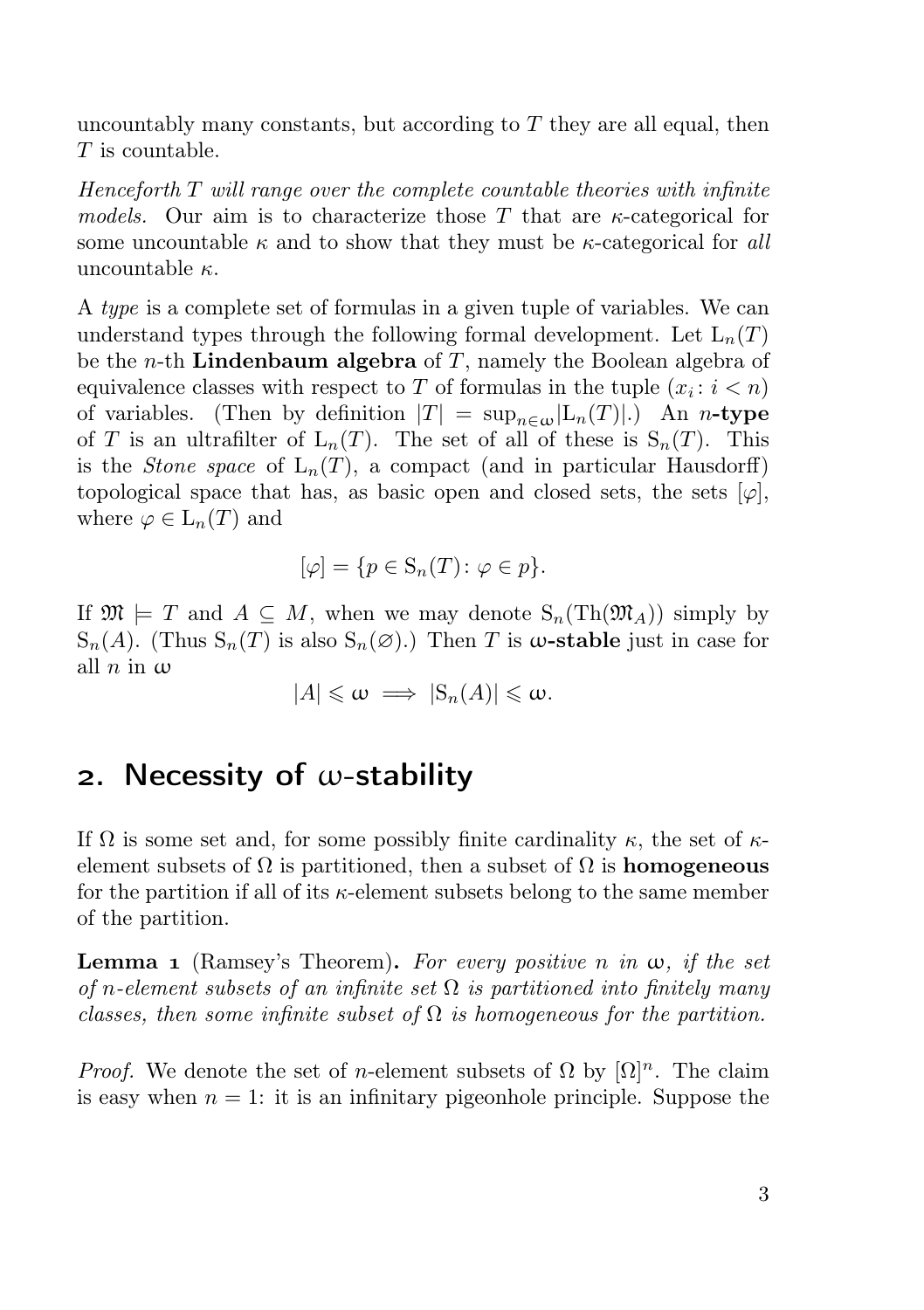claim is true when  $n = \ell$ , but now  $f : [\Omega]^{\ell+1} \to m$  for some m in  $\omega$ , so that f induces a partition of  $[\Omega]^{\ell+1}$ . We define a sequence  $((a_i, X_i): i \in \omega)$ recursively so that  $X_0 = \Omega$  and  $a_0 \in X_0$ , and if  $X_k$  is an infinite subset of  $\omega$  with element  $a_k$ , then  $X_{k+1}$  is infinite and homogeneous for the partition of  $[X_k \setminus \{a_k\}]^{\ell}$  given by  $X \mapsto f(X \cup \{a_k\})$ , and  $a_{k+1} \in X_{k+1}$ . In particular  $a_k \notin X_{k+1}$ . By the same pigeonhole principle as before, there is some j in m such that the set of k in  $\omega$  for which

$$
\{f(X \cup \{a_k\}) : X \in [X_{k+1}]^\ell\} = \{j\} \tag{*}
$$

is infinite. Then the set of  $a_{k+1}$  such that  $(*)$  holds is infinite and homogeneous for the partition induced by  $f$ . П

If  $\mathfrak{M}$  is some structure,  $A \subseteq M$ , and  $\lt$  is a linear ordering of A, then  $(A, \leq)$  is **indiscernible** (or A is *order-indiscernible* with respect to  $\leq$ ) if for all n in  $\omega$ , all tuples  $(a_0, \ldots, a_{n-1})$  of elements of A such that

$$
a_0 < \cdots < a_{n-1}
$$

have the same type in M.

**Lemma 2.** For every linear order,  $T$  has a model in which the linear order embeds as an order-indiscernible set.

*Proof.* By Compactness, we need only show that, for every n in  $\omega$ , for every finite subset  $\Gamma$  of  $\mathcal{L}_n(T)$ , for every r in  $\omega$ , there is a model of T in which is satisfied the conjunction of the formulas

$$
\varphi(x_{f(0)},\ldots,x_{f(n-1)})\to\varphi(x_{g(0)},\ldots,x_{g(n-1)}),
$$

where  $\varphi \in \Gamma$  and f and g are strictly increasing functions from n to r.

Let  $\mathfrak{M}$  be a model of T, and let  $\lt$  be a linear ordering of M. We can now identify  $[M]^n$  with the set of  $\vec{a}$  in  $M^n$  such that  $a_0 < \cdots < a_{n-1}$ . Define h on  $[M]^n$  by

$$
h(\vec{a}) = \{ \varphi \in \Gamma : \mathfrak{M} \models \varphi(\vec{a}) \}.
$$

Then h induces a finite partition of  $[M]^n$ . By Ramsey's Theorem, M has an infinite subset that is homogeneous for the partition; and then there is an increasing sequence  $(a_i : i < r)$  of elements of this subset. This sequence satisfies in  $\mathfrak{M}$  the desired conjunction of formulas. П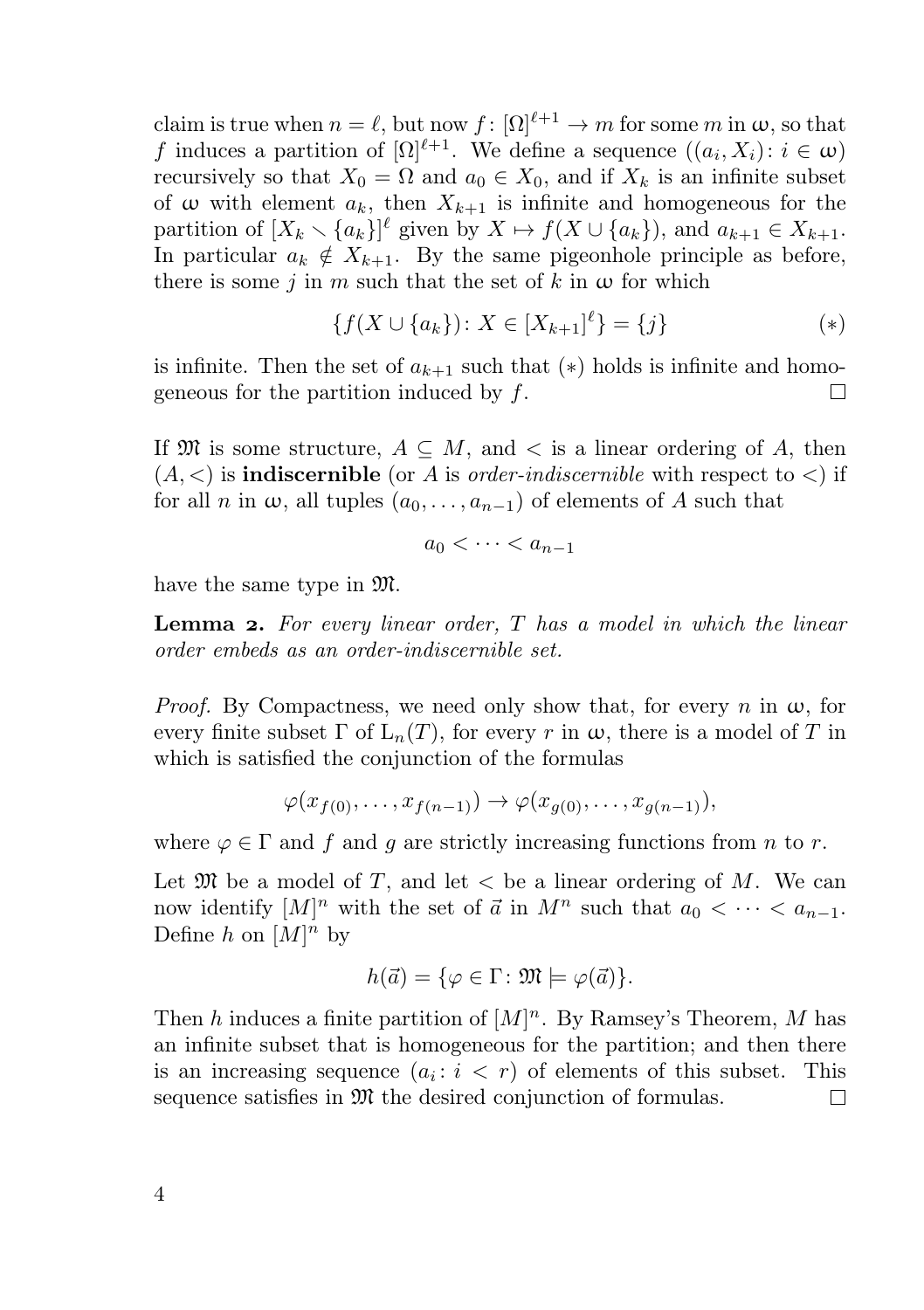**Theorem 1.** If T is  $\kappa$ -categorical for some uncountable  $\kappa$ , then T is  $w<sub>-</sub>stable$ 

*Proof.* There is a countable theory  $T^*$ , in an expansion of the signature of T, such that  $T \subseteq T^*$ , every model of T expands to a model of  $T^*$ , and  $T^*$  has *Skolem functions*, that is, for every formula  $\varphi(\vec{x}, y)$  of the expanded signature, there is a term  $t(\vec{x})$  such that

$$
T^* \vdash \forall \vec{x} \ (\exists y \ \varphi(\vec{x}, y) \rightarrow \varphi(\vec{x}, t(\vec{x}))).
$$

Suppose  $\kappa$  is an infinite cardinal. By the last lemma there is a model  $\mathfrak{M}$ of  $T^*$  of size  $\kappa$  that includes an order-indiscernible set I of size  $\kappa$ . Because of the Skolem functions, we may assume that  $\mathfrak{M}$  is *generated* by the set of entries in I.

Say  $A$  is a countable subset of  $M$ , and let  $X$  be a minimal subset of  $I$ such that every element of A is  $t(\vec{b})$  for some term t and some tuple  $\vec{b}$  of elements of X. Then X is countable. Let two tuples  $\vec{c}$  and  $\vec{d}$  of elements of  $I$  be called  $X$ -equivalent if they have the same order type and moreover

$$
c_i < x \iff d_i < x, \qquad c_i = x \iff d_i = x,
$$

for all x in X. In this case, for all n-tuples  $(t_i: i < n)$  of terms (in the appropriate variables), by the order-indiscernibility of  $I$ , the tuples  $(t_i(\vec{c}) : i < n)$  and  $(t_i(\vec{d}) : i < n)$  realize the same types in  $S_n(A)$ . But also the number of  $X$ -equivalance classes of tuples from  $I$  is countable. Therefore  $\mathfrak M$  realizes only countably many types over A.

Suppose now T is not  $\omega$ -stable. Since  $\kappa$  is uncountable, T has a model of size  $\kappa$  realizing uncountably many types over some countable set. Such a model cannot be isomorphic to the reduction of  $\mathfrak{M}$  to the signature of T. Thus T is not  $\kappa$ -categorical.  $\Box$ 

Note that T can be  $\omega$ -stable without being  $\kappa$ -categorical for any infinite  $\kappa$ . Indeed, all theories on the table above are  $\omega$ -stable.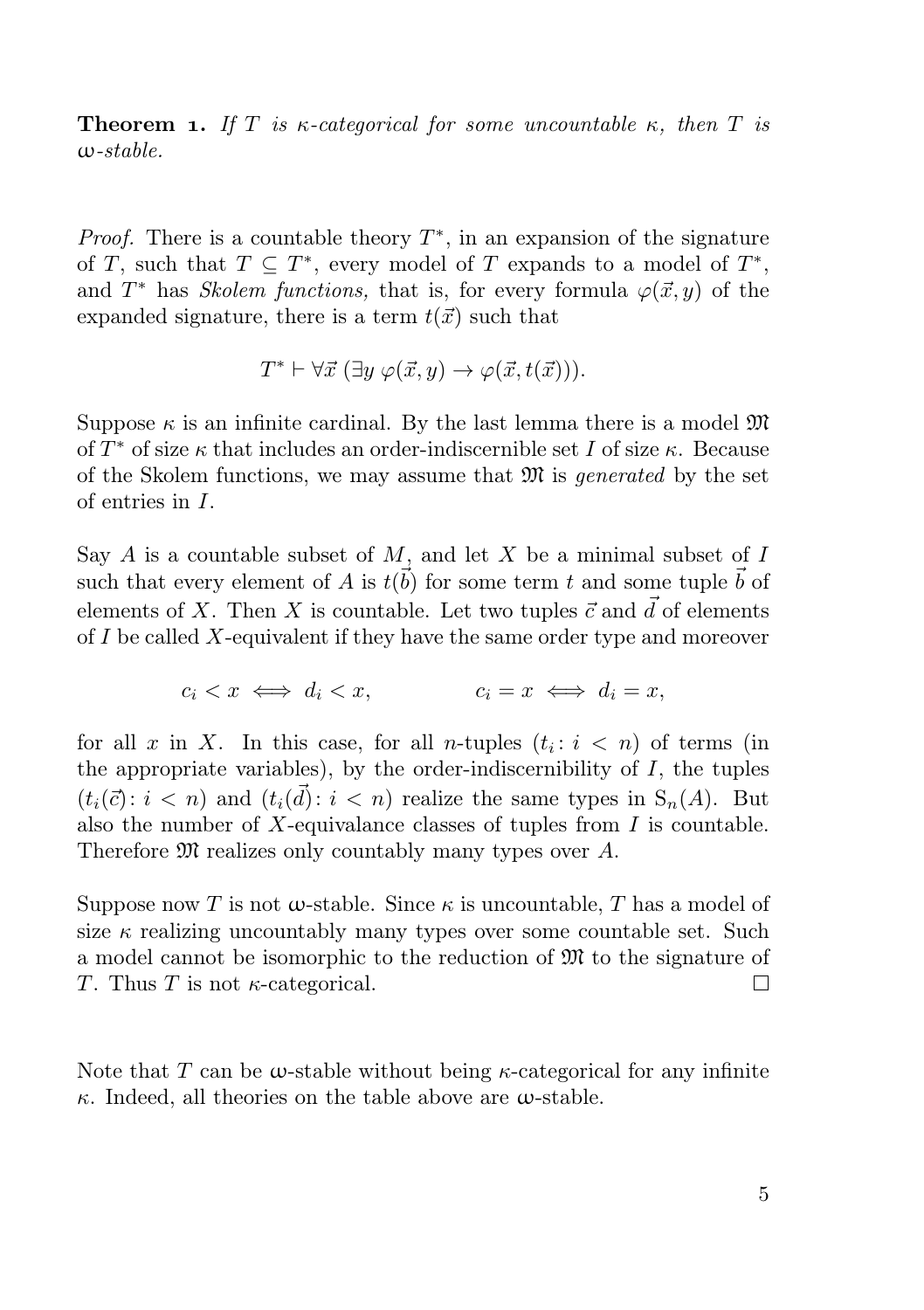## . Necessity of having no Vaughtian pairs

A Vaughtian pair of models of T is a pair  $(\mathfrak{N},\mathfrak{M})$  of (distinct) models such that  $\mathfrak{M} \prec \mathfrak{N}$ , but some formula defines the same infinite relation in each model. For example, the theory of an infinite, co-infinite singulary relation has Vaughtian pairs.

Suppose  $\varphi$  defines the same infinite relation in each member of a Vaughtian pair of models of T. If we expand the signature to contain a new singulary relation-symbol  $P$ , then there is a theory  $T^*$  in the expanded signature such that  $(\mathfrak{N}, M) \models T^*$  if and only if  $\mathfrak{N} \models T$  and M is the universe of a proper elementary substructure M of  $\mathfrak{N}$  such that  $\varphi^{\mathfrak{M}} = \varphi^{\mathfrak{N}}$ and this is infinite. Hence for example if  $T$  does have a Vaughtian pair, then it has a Vaughtian pair of countable models.

**Lemma 3.** If  $T$  has a Vaughtian pair, then it has a Vaughtian pair of countable homogeneous models that realize the same types and are therefore (by the back-and-forth method) isomorphic to one another.

*Proof.* Suppose  $(\mathfrak{N}, \mathfrak{M})$  is a Vaughtian pair of countable models of T. We can write N as  $\{b_n : n \in \omega\}$ . Then we can create an elementary chain of countable Vaughtian pairs  $(\mathfrak{N}_k,\mathfrak{M}_k)$  of models of T such that the type of  $(b_i: i < k)$  is realized in  $\mathfrak{M}_k$  for each k in  $\omega$ . The union of this chain is a Vaughtian pair  $(\mathfrak{N}_{\omega},\mathfrak{M}_{\omega})$  of models of T such that  $\mathfrak{M}_{\omega}$ and therefore also  $\mathfrak{N}_{\omega}$  realize every type that  $\mathfrak{N}$  does. Now we can make another elementary chain whose union is a Vaughtian pair of countable models of T realizing the same types as one another.

Similarly, if  $(\vec{a}, b)$  and  $\vec{c}$  from N are such that  $\vec{a}$  and  $\vec{c}$  realize the same type in  $\mathfrak{N}$ , then  $(\mathfrak{N}, \mathfrak{M})$  has an elementary extension  $(\mathfrak{N}^*, \mathfrak{M}^*)$  such that  $(\vec{a}, b)$  and  $(\vec{c}, d)$  realize the same type in  $\mathfrak{N}^*$  for some d in  $N^*$ . We can do the same for  $\mathfrak{M}$ . By repeating, we obtain an elementary chain whose union is a Vaughtian pair of homogeneous models of T.

By interweaving chains, we achieve what is desired.  $\Box$ 

**Theorem 2.** If T is  $\kappa$ -categorical for some uncountable  $\kappa$ , then it has no Vaughtian pairs.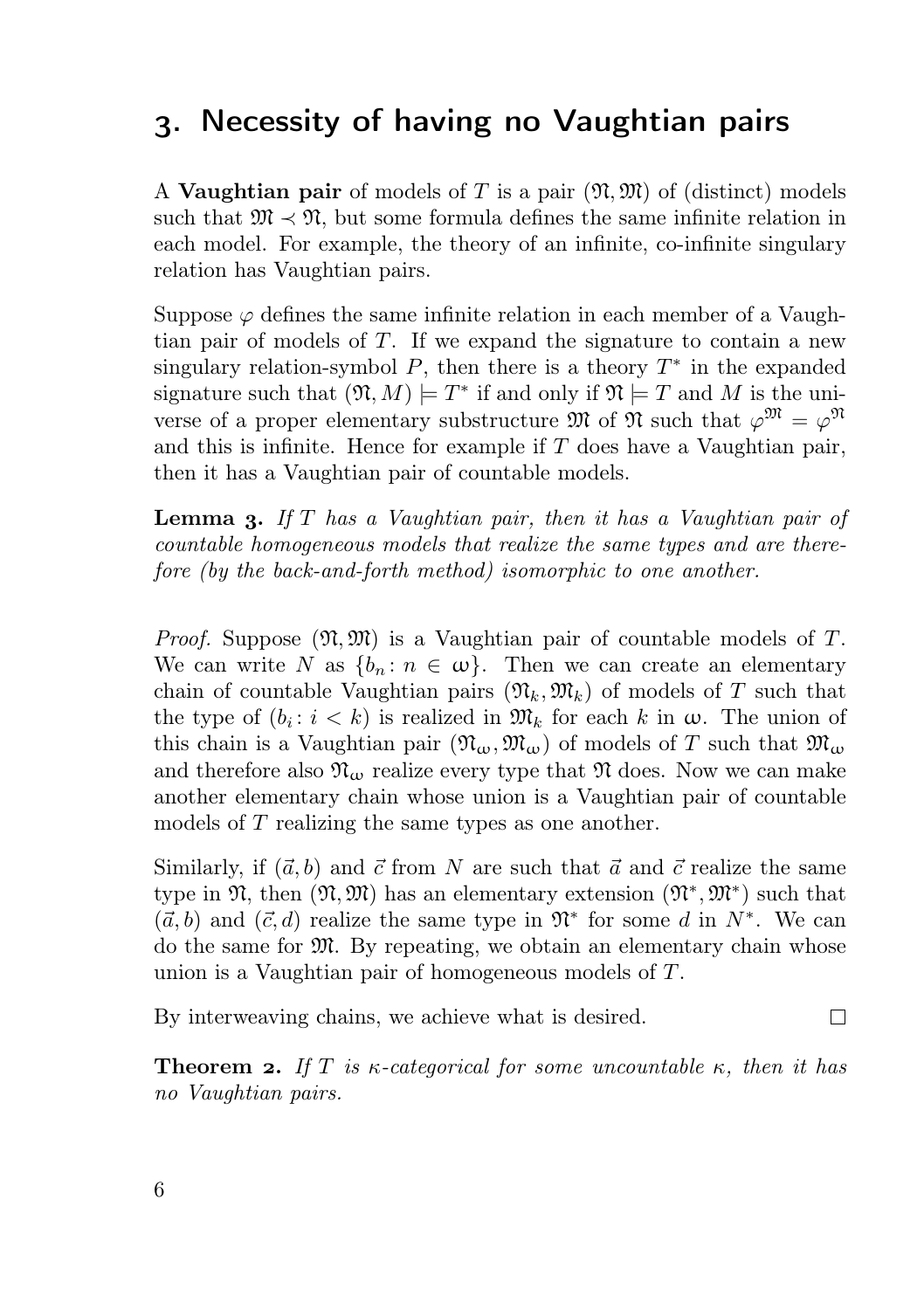*Proof.* Suppose T has a Vaughtian pair. There is an elementary chain  $(\mathfrak{M}_{\alpha} : \alpha \leq \kappa)$  of countable homogeneous models of T that realize the same types, with some formula defines the same infinite relation in each one. Indeed,  $(\mathfrak{M}_1, \mathfrak{M}_0)$  is a pair as given by the last lemma. If  $(\mathfrak{M}_{\alpha+1}, \mathfrak{M}_{\alpha})$ has been defined as desired, we obtain  $(\mathfrak{M}_{\alpha+2}, \mathfrak{M}_{\alpha+1})$  as a Vaughtian pair such that  $\mathfrak{M}_{\alpha+1}$  and  $\mathfrak{M}_{\alpha+2}$  are isomorphic under a map that restricts to an isomorphism from  $\mathfrak{M}_{\alpha}$  to  $\mathfrak{M}_{\alpha+1}$ . If  $\beta$  is a limit, then we let

$$
\mathfrak{M}_\beta=\bigcup_{\alpha<\beta}\mathfrak{M}_\alpha;
$$

the  $\mathfrak{M}_{\alpha}$  being homogeneous and realizing the same types,  $\mathfrak{M}_{\beta}$  too is homogeneous and realizes the same types that the  $\mathfrak{M}_{\alpha}$  realize. Then  $\mathfrak{M}_{\kappa}$ is a model of T of size  $\kappa$  with a countably infinite definable subset. But T also has a model of size  $\kappa$  in which every infinite definable subset has size  $\kappa$ . Thus T is not  $\kappa$ -categorical for any infinite  $\kappa$ .  $\Box$ 

#### . Minimal formulas

We have the following general method for proving that T is not  $\omega$ stable.

**Lemma 4.** Suppose that, for some property of basic open subsets of type spaces, for some A, for some n, every nonempty subset  $[\varphi]$  of  $S_n(A)$ with the property has disjoint nonempty subsets  $[\varphi_0]$  and  $[\varphi_1]$  with the property. Then  $T$  is not  $\omega$ -stable.

*Proof.* Under the given conditions, by recursion we obtain for each  $k$  in  $\omega$ , for each  $\alpha$  in  $2^k$ , a certain formula  $\varphi_{\alpha}$  such that  $[\varphi_{\alpha}]$  is nonempty and has the given property, and

$$
[\varphi_{\alpha 0}] \cup [\varphi_{\alpha 1}] \subseteq [\varphi_{\alpha}], \qquad [\varphi_{\alpha 0}] \cap [\varphi_{\alpha 1}] = \varnothing.
$$

By compactness of  $S_n(A)$ , for each  $\sigma$  in  $2^{\omega}$ , the descending chain

$$
[\varphi_{\sigma\restriction 0}]\supset [\varphi_{\sigma\restriction 1}]\supset [\varphi_{\sigma\restriction 2}]\supset \cdots
$$

has nonempty intersection, with an element  $p_{\sigma}$ . The function  $\sigma \mapsto p_{\sigma}$ on  $2^{\omega}$  is injective. There are countably many formulas  $\varphi_{\alpha}$ , so we can go back and assume A is countable. Thus T is not  $\omega$ -stable. П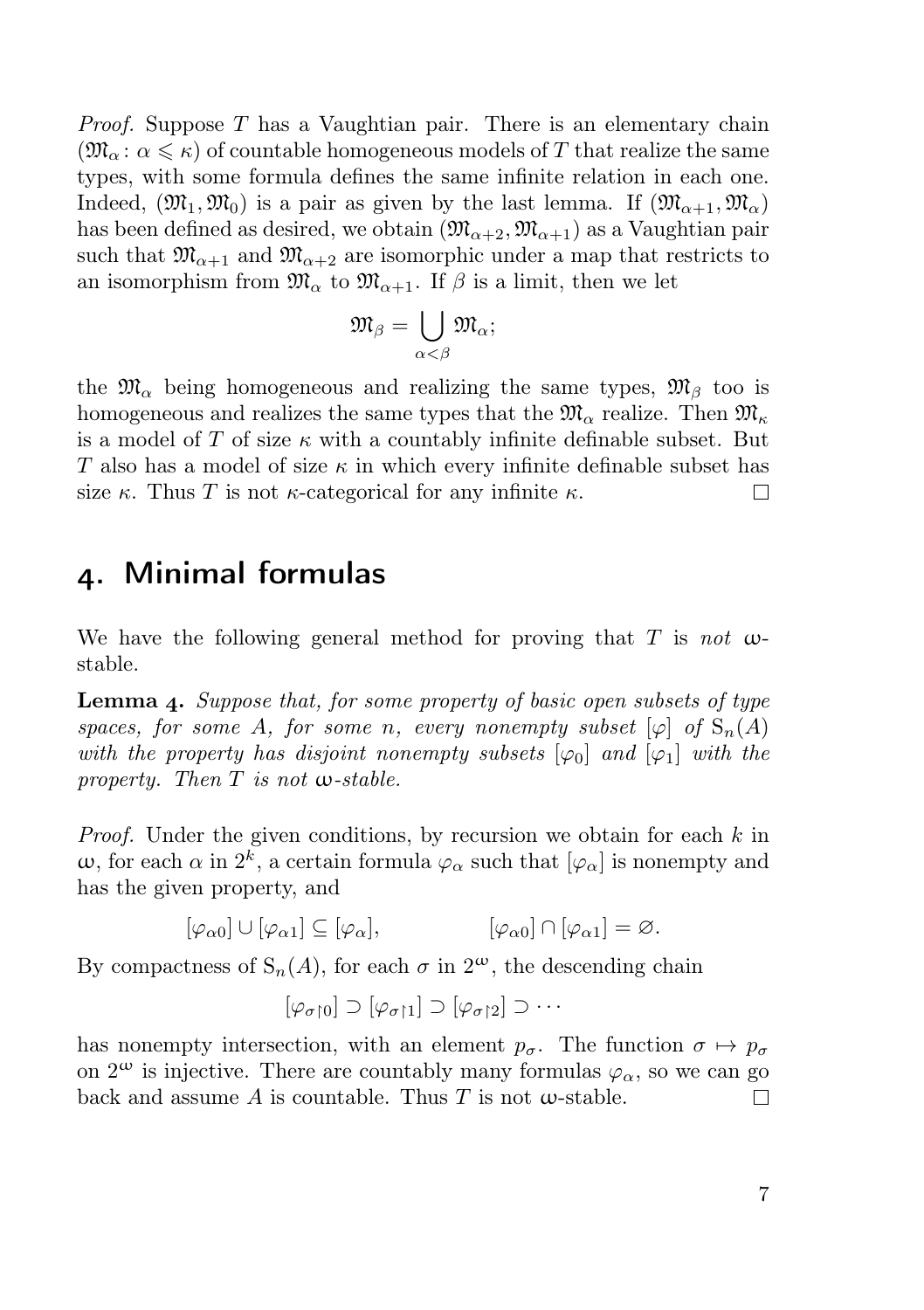If  $\mathfrak{M} \models T$ , a formula  $\varphi$  (with parameters from M) is **minimal** for  $\mathfrak{M}$ if  $\varphi^{\mathfrak{M}}$  is infinite, but for every formula  $\psi$  in the same variables, either  $\varphi \wedge \psi$  or  $\varphi \wedge \neg \psi$  defines a finite set. Then an immediate application of the Lemma  $_4$  is the following.

**Lemma 5.** If T is  $\omega$ -stable, then every model of T has a minimal formula.

The relation defined by a minimal formula is a minimal set. Suppose D is a minimal set. If  $A \subseteq D$ , then an element of D is **algebraic** over A if it belongs to a finite subset of  $D$  defined by a formula with parameters from  $A$  and from the formula defining  $D$  in the first place. The set of elements of D that are algebraic over A can be denoted by

 $\operatorname{acl}(A)$ .

**Lemma 6.** In a minimal set, if  $a \in \text{acl}(\{b\} \cup C)$ , then either  $a \in \text{acl}(C)$ or  $b \in \operatorname{acl}(\{a\} \cup C)$ .

*Proof.* Suppose a satisfies  $\exists^{\leq n} x \varphi(x, b)$ . If the formula

 $\varphi(a, y) \wedge \exists^{\leqslant n} x \varphi(x, y)$ 

has only finitely many solutions, then since b is one of them, it is in acl( ${a} \cup C$ ) as desired. So suppose there are infinitely many solutions. Then for some m

$$
\exists^{\leqslant m} y \neg (\varphi(a, y) \land \exists^{\leqslant n} x \ \varphi(x, y)).
$$

Suppose the formula  $\exists^{\leq m} y \ \neg(\varphi(x,y) \land \exists^{\leq n} x \ \varphi(x,y))$  has solutions  $a_i$ , where  $i \leq n$ . Then the negation of the formula

$$
\bigwedge_{i\leqslant n}\varphi(a_i,y)\wedge \exists^{\leqslant n}x\ \varphi(x,y)
$$

has at most  $m \cdot (n+1)$  solutions. In particular, the formula itself has at least one solution. But then the  $a_i$  must not all be distinct. This shows  $a \in \text{acl}(C)$ .  $\Box$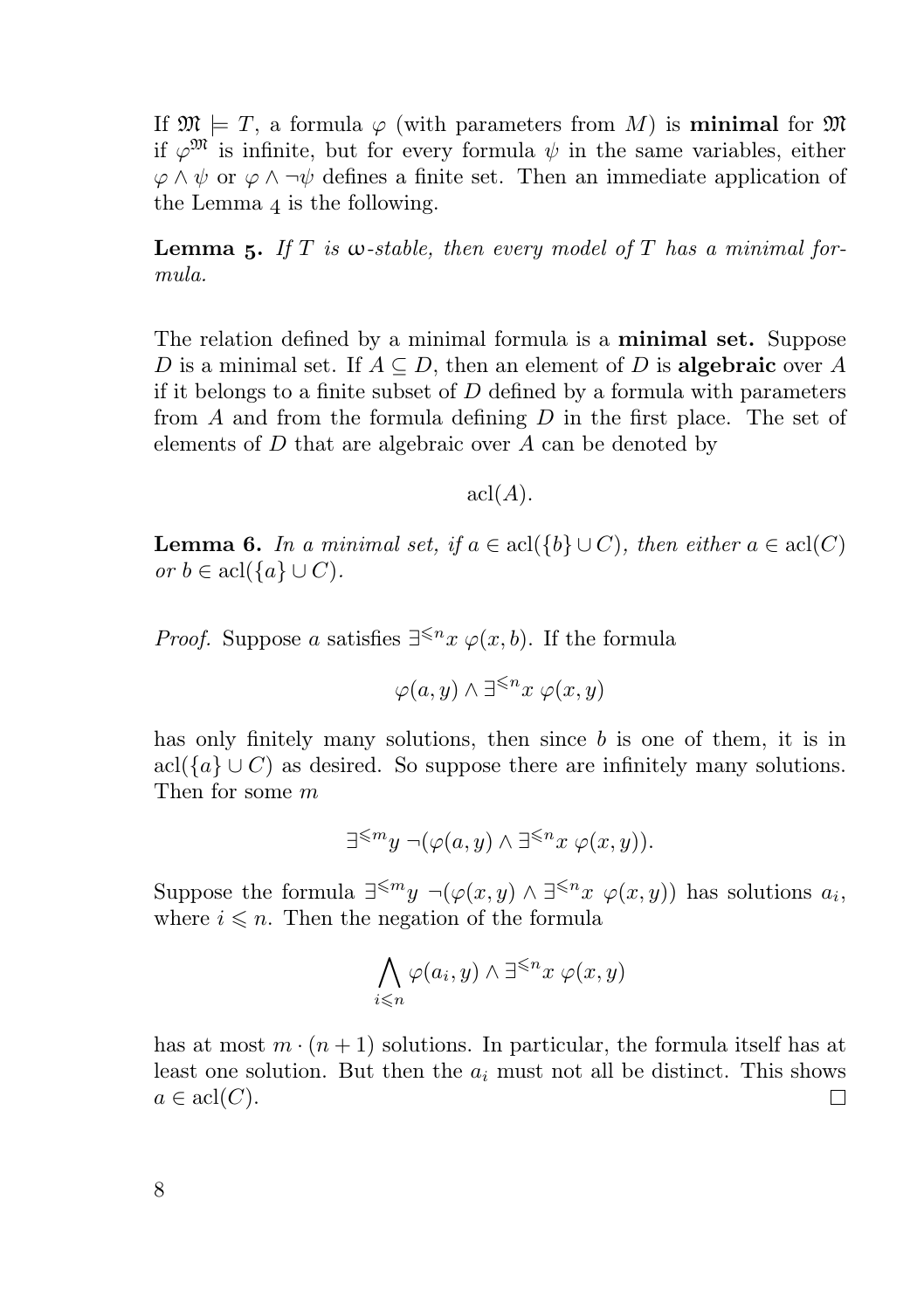Now the proofs that work for fields and vector spaces work here: a minimal set has a basis, namely a maximal algebraically independent subset or a minimal subset over which the whole set is algebraic; also all bases have the same size.

**Lemma 7.** If T has no Vaughtian pairs, then every minimal formula for a model of T is minimal for every elementary extension of that model.

*Proof.* Suppose  $\varphi(x)$  is minimal for some model M of T, but not for some elementary extension of  $\mathfrak{M}$ . Then there is a formula  $\theta(x, y)$  such that, for each  $n$  in  $\omega$ .

$$
T \vdash \exists y \ (\exists^{\geq n} x \ (\varphi(x) \land \theta(x, y)) \land \exists^{\geq n} x \ (\varphi(x) \land \neg \theta(x, y))).
$$

In particular, there is a formula  $\theta(x, y)$  and, for each n in  $\omega$ , a tuple  $b_n$  from M such that  $\theta(x, b_n)$  has finitely many solutions, but at least n solutions. Thus if  $\mathfrak{M} \prec \mathfrak{N}$ , then  $\theta(x, b_n)$  defines in each structure the same subset of size at least  $n$ . By Compactness,  $T$  has a Vaughtian pair.  $\Box$ 

A minimal formula that satisfies the conclusion of the lemma is strongly minimal. By the last two lemmas, if T is  $\omega$ -stable with no Vaughtian pairs, then every model of T has a strongly minimal formula.

## . Sufficiency

**Lemma 8.** If T is w-stable, then the isolated points of each space  $S_n(A)$ are dense.

*Proof.* Suppose the isolated points of some  $S_n(A)$  are not dense. Then some nonempty subset  $[\varphi]$  contains no isolated points. Consequently  $[\varphi]$  is the union of two disjoint nonempty subsets  $[\varphi_0]$  and  $[\varphi_1]$ , neither of which (of course) contains isolated points. (Indeed,  $[\varphi]$  has distinct elements p and q, and then  $q \notin [\psi]$  for some  $\psi$  in p; now let  $\varphi_0$  be  $\varphi \wedge \psi$ , and let  $\varphi_1$  be  $\varphi \wedge \neg \psi$ .) By Lemma 4, T must not be  $\omega$ -stable.  $\Box$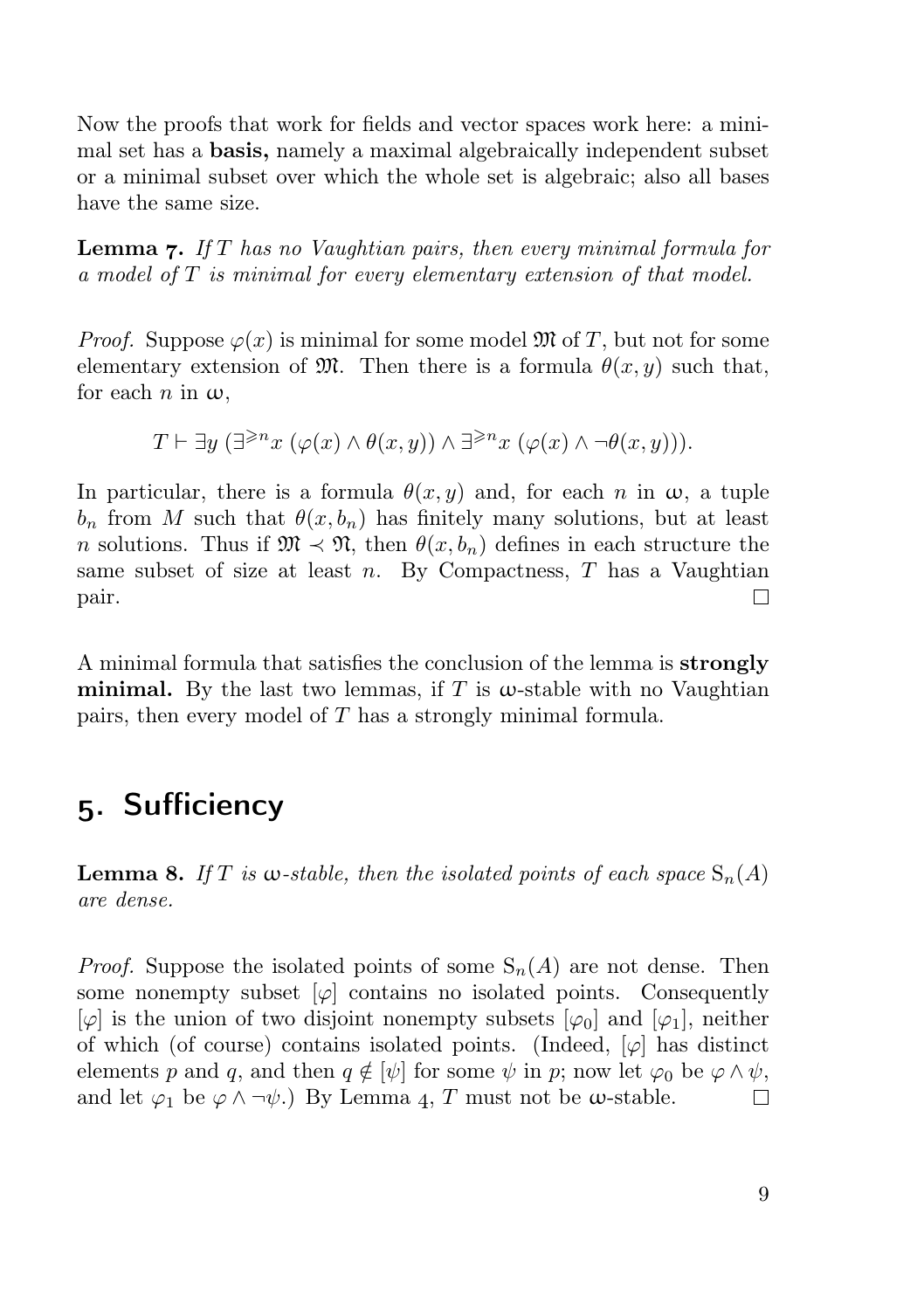If  $\mathfrak{M} \models T$  and  $A \subseteq M$ , then  $\mathfrak{M}$  is **prime** over A if  $\mathfrak{M}_A$  embeds elementarily in every other model of  $\text{Th}(\mathfrak{M}_A)$ .

**Lemma 9.** If T is w-stable,  $\mathfrak{M} \models T$ , and  $A \subseteq M$ , then  $\mathfrak{M}$  has an elementary substructure that is prime over A.

*Proof.* For some maximal ordinal  $\gamma$ , for all  $\beta$  in  $\gamma$ , we can define elements  $b_{\beta}$  of M recursively so that  $b_{\beta}$  realizes an isolated type over  $\{b_{\alpha}: \alpha < \beta\},\$ but is not in  $A \cup \{b_\alpha : \alpha < \beta\}$ . Let  $B = A \cup \{b_\alpha : \alpha < \gamma\}$ . By Lemma 8 and the Tarski–Vaught Test,  $B$  is the universe of an elementary substructure  $\mathfrak{B}$  of  $\mathfrak{M}$ . Now suppose  $\mathfrak{M}_A \equiv \mathfrak{N}_A$ . By recursion we can embed  $\mathfrak{B}_A$ elementarily in  $\mathfrak{N}_A$ .  $\Box$ 

**Theorem 3.** If T is  $\omega$ -stable with no Vaughtian pairs, then T is  $\kappa$ categorical for all uncountable  $\kappa$ , and  $I(T, \omega) \leq \omega$ .

*Proof.* Suppose T is  $\omega$ -stable with no Vaughtian pairs. By Lemmas  $q, 5$ and 7, T has a prime model  $\mathfrak{M}_0$  with a strongly minimal formula  $\varphi$ . If  $\mathfrak{M}$ is a model of T of size  $\kappa$ , then we may assume  $\mathfrak{M}_0 \preccurlyeq \mathfrak{M}$ , so  $\varphi$  defines in  $\mathfrak{M}$  a minimal set. Since T has no Vaughtian pairs,  $\mathfrak{M}$  must be prime over its interpretation of  $\varphi$ , by Lemma q. This interpretation has a countable basis, if  $\kappa = \omega$ ; but if  $\kappa$  is uncountable, then this is the size of a basis.

Suppose  $\mathfrak N$  is a model of T such that the bases of  $\varphi^{\mathfrak N}$  and  $\varphi^{\mathfrak M}$  have the same size. By induction, a bijection between the bases is elementary and extends to an isomorphism of the minimal sets themselves, and then to an isomorphism of the structures.  $\Box$ 

## A. Appendix

A model of  $T$  is **saturated** if it realizes all types in a small set of parameters, where small means having cardinality less than the model itself. All saturated models of T having the same size are isomorphic to one another; indeed, an isomorphism can be constructed by the back-and-forth method.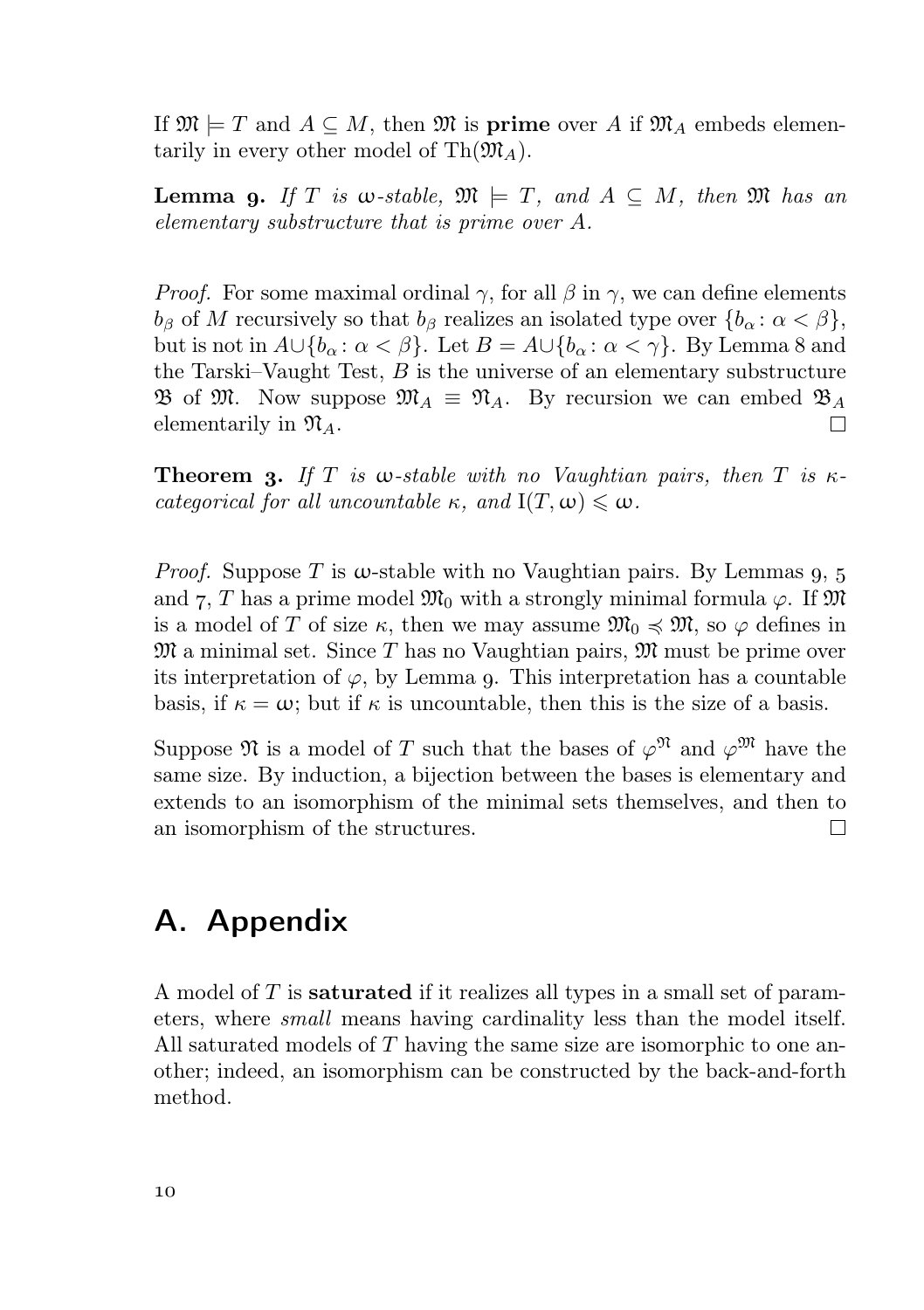One can say more generally that a model of T is  $\kappa$ -saturated if it realizes all types in fewer than  $\kappa$  parameters. So a model of size  $\kappa$  is saturated if and only if it is  $\kappa$ -saturated.

By contrast, T itself is  $\kappa$ -stable if every model realizes only  $\kappa$  types in  $\kappa$ parameters. That is, T is  $\kappa$ -stable just in case for all n in  $\omega$ 

$$
|A| \leq \kappa \implies |\mathcal{S}_n(A)| \leq \kappa.
$$

Another application of Lemma  $\ddot{a}$  is the following.

**Theorem 4.** If T is w-stable, then T is  $\kappa$ -stable for all infinite  $\kappa$ .

*Proof.* Suppose  $[\varphi]$  is a subset of  $S_n(A)$  that is larger than  $\kappa$ . Let p be the subset of  $L_n(A)$  that contains  $\psi$  if  $[\varphi \wedge \psi]$  is larger than  $\kappa$ ; otherwise let p contain  $\neg \psi$ . Then  $[\varphi]$  consists of every point in

$$
\bigcup_{\psi\in p} [\varphi\wedge\neg\psi],
$$

along with p if this is indeed a point of  $S_n(A)$ . Thus for some  $\psi$ , both  $[\varphi \wedge \psi]$  and  $[\varphi \wedge \neg \psi]$  are larger than  $\kappa$ . П.

A formula  $\varphi$  in  $L_n(T)$  is **complete** if  $[\varphi]$  has only one element. This one element is then just an isolated point in  $S_n(T)$ . The theory T is atomic if every formula is entailed (with respect to  $T$ ) by a complete formula, that is, the isolated points of each  $S_n(T)$  are dense in the space.

More generally if  $\mathfrak{M} \models T$  and  $A \subseteq M$ , then  $\mathfrak{M}$  is atomic over A if the type over A of every tuple of elements of M is isolated.

**Theorem 5.** The prime model over  $A$  quaranteed by Lemma  $q$  is also atomic over A.

*Proof.* With the notation of the proof of Lemma 9, suppose  $\beta < \gamma$ , and for all *n* in  $\omega$ , for all  $(\alpha(i) : i < n)$  from  $\beta<sup>n</sup>$ , the type of  $(b_{\alpha(0)}, \ldots, b_{\alpha(n-1)})$ is isolated. We have to show that the type of  $(b_{\alpha(0)}, \ldots, b_{\alpha(n-1)}, b_{\beta})$  is isolated. Suppose

$$
\mathfrak{B}_A \models \chi(b_{\alpha(0)}, \dots, b_{\alpha(n-1)}, b_{\beta}).
$$